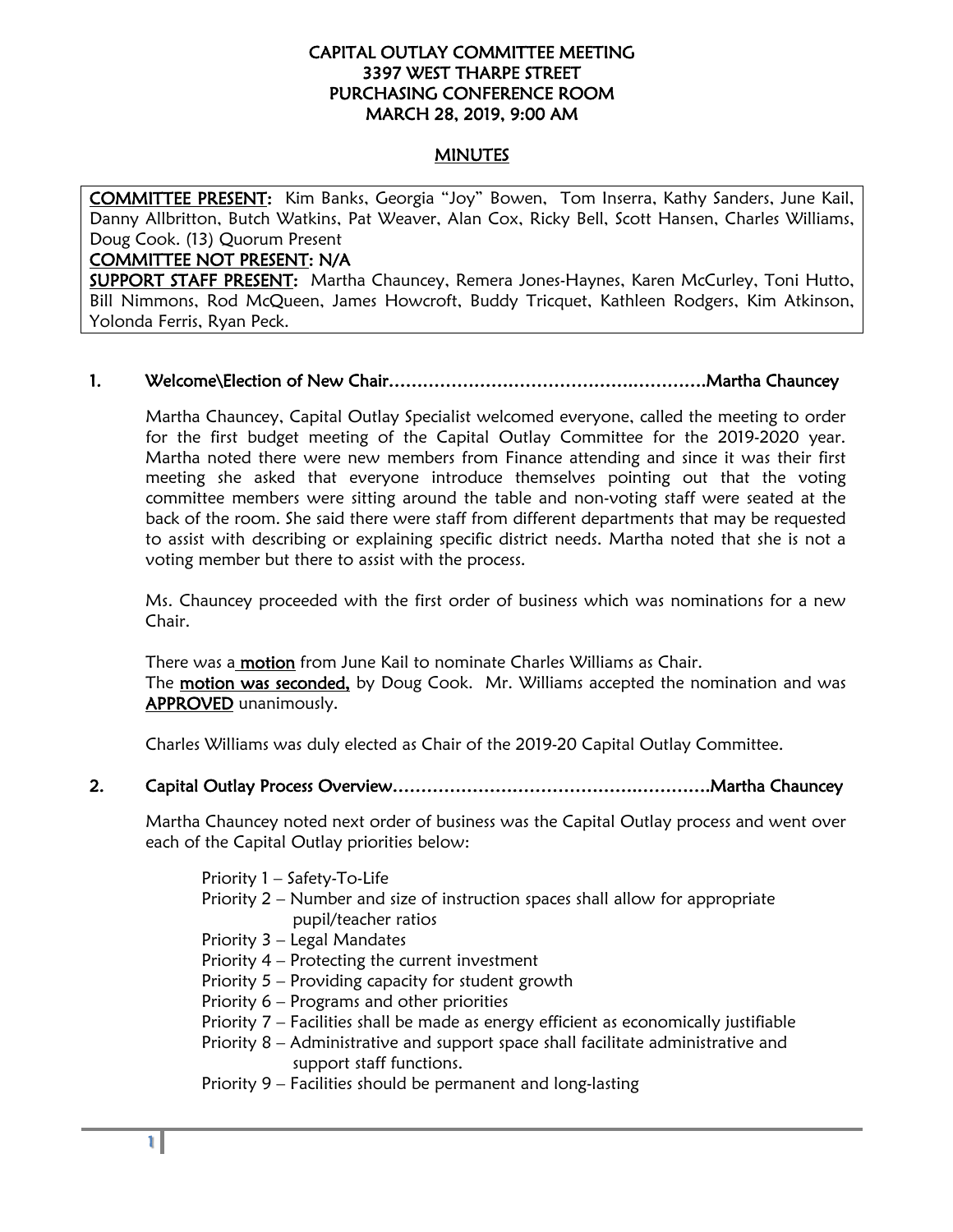Martha explained that she met with and communicated with all schools and that all of the schools and departments had opportunities to provide their needs for the 2019-2020 school year. She explained that she has gone over all requests and met with different departments concerning those requests. A list of those needs was provided to the committee and she asked the committee to review the needs before the next meeting and to email her with any questions or concerns so that she can have answers, or have staff available at next meeting to address. Martha said tentative meetings have been scheduled every two weeks and were April 11, April 25, and May 9. She indicated the committee needed to meet the deadline of May 17th as outlined to have the board item ready to be advertised, June  $6<sup>th</sup>$  to have board item ready for public hearing and approval of the Board by the June  $18<sup>th</sup>$  meeting, so that the budget will be effective on July  $1<sup>st</sup>$ .

# 3. Available Revenues for 2019-2020…….……………………………………………Kathy Sanders

Ms. Sanders referred to the red and black printed handout that was provided with the estimates of the 2019-2020 Capital Outlay revenue projections. It also had estimates for 2020-2021 fiscal year through 2023-2024 projections. She indicated that they were anticipating continued 2% growth on LCIF and ½ cent sales tax.

Ms. Sanders reviewed the projected revenues from the distributed handout with line by line information. The Projected LCIF 2019-2020 revenue (@ 96%) 1.50 mills is estimated at  $$26,518,005$ . The PECO money carryover and revenue was estimated at  $$681,493$  and  $\frac{1}{2}$ Cent Sales Tax is estimated at \$22,265,121. Total Revenues are estimated at \$49,964,619. Less the anticipated payments for the Bus Lease Purchase, Bond payments, COP's payments, and LCIF Charter Schools would give a Revenue Net less Legal/State obligations of \$29,718,583.

# 5. 2019-2020 Capital Outlay Requests……………………………...………….….Martha Chauncey

Ms. Chauncey explained that on the Capital Outlay Revenue Projection sheet there are also salaries and other mandatory items included in the Estimated Budget, indicating that the Actual Net Revenue Available for 2019-2020 is  $$22,368,583$ , which is the starting point, from that point down on the page it is broken down by estimates per department and school sites.

Martha continued on with the Capital Outlay 5-Year Plan handout by Department noting that these were the requests sent to her which she compiled into a spreadsheet. She indicated she knew it was a lot of information for the committee to review. Martha moved forward and stated each department is given the opportunity to present and discuss their requests and that they each have approximately 10 minutes.

The presentations started with:

Maintenance-Butch Watkins requested \$4,000,000 specifying and reviewing some of the items that were broken down on the spreadsheet. Mr. Watkins noted that they were allocating \$500,000 on carpet each year for the next five years to get caught up on carpet needs. Mr. Watkins requested advanced funds of \$500,000 for the already incurred cost of procuring carpet for the 2019 summer projects scheduled.

Construction-Danny Allbritton stated his department is asking for \$3,500,000 this year from Capital Outlay. Indicating that he also is requesting \$500,000 for advanced funding. Danny gave a brief summary on some of what the \$3,000,000 allocated last year was spent on, noting that \$1,500,000 immediately went to into the Fairview project, \$1,000,000 on Compressed Natural Gas upgrades and \$250,000 on attorney fees for the Conley stucco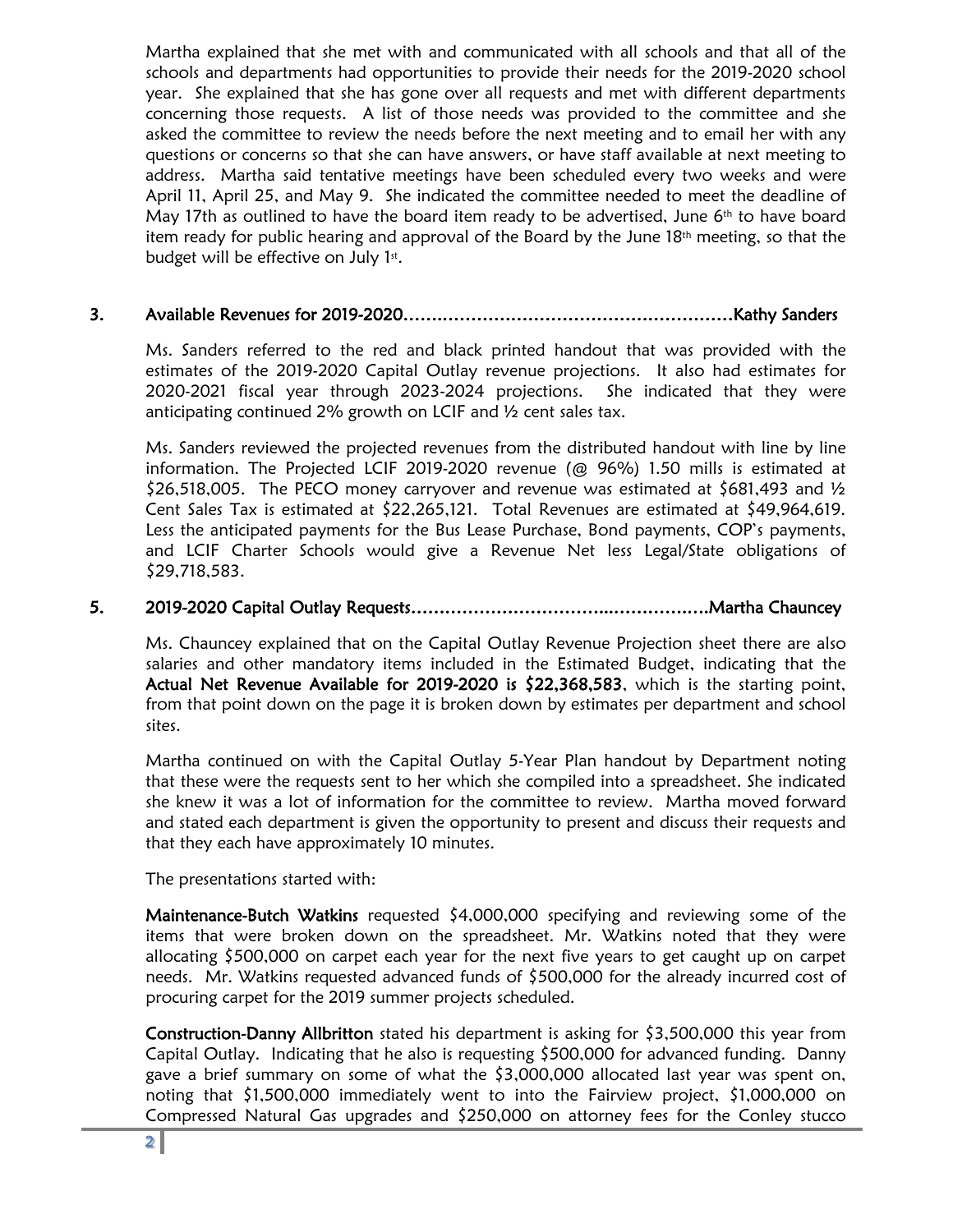issue, which was recently settled and will be going to the Board for approval. However, details could not be shared at this time regarding settlement. Danny indicated they will need additional funds for the replacement of the plaster and damage that was created from the plaster issue. He explained the advanced funding would be used for Architect/Engineering fees for Conley plaster repairs so that it could be designed and repairs implemented as soon as possible. Mr. Allbritton added approximately \$100,000 would be used to cover other expenses incurred for Chiles turf project so it could be complete as soon as possible, sound systems at the middle schools before the end of the school year and beginning stages of the SAIL play field. Danny shared that other areas that are desperately needed before school starts back up in fall are parking for Buck Lake and Fort Braden and a Pre-k playground for Woodville. Danny mentioned future projects such as Woodville K-8 deficiencies. Classrooms for W.T. Moore will be needed in the next couple years. Danny highlighted on finished projects at Fairview and Rickards, indicating that everyone should take a ride out to those two schools at take a look at what has been done and the continued progress at Rickards.

### Question: Mr. Cook asked about lost parking from construction and if there were plans for getting back some of that parking.

Mr. Allbritton stated that they were working on some solutions.

Question: Ms. Joy Bowen asked about plaster at Conley and whether or not those same companies would be doing any additional work with the School District.

Mr. Allbritton stated that there are some concerns with that issue that he would be taking up with our attorney for future projects.

Comment: Ms. Weaver requested previous year budget expenditures from Maintenance and Construction so that the committee can have a better visual of what was spent last year and requested budget for upcoming year.

# Mr. Allbritton said that he could provide for Construction to be sent out.

Technology- Bill Nimmons requests included 1) Technology–workstations based on a six year replacement cycle this upcoming year, they are requesting \$1,539,000, which will replace 1,937 computers at approximately \$750 each. 2) Intelligent workstations (21<sup>st</sup> Century) are flat panels in classrooms, those are based on 8 year replacement cycle, so on his Technology Plan they would need \$1,577,370, to cover 300 systems. 3) Technology Core (networking/communications) they need \$1,491,000, noting this covers security and firewalls which is becoming more of a threat every day. Bill also talked about the possibility of receiving E-rate funds for wireless access points, through the federal program that assists in having fair and equal access to the internet. He explained he plans to request funds; however, he is not sure if they will receive those dollars requested, if they do, they will receive 80% of those funds back. His last category 4) District Shared Services which is the Data Center, his request is for five servers that equals \$50,000. Total requests for Technology equals \$4,600,000.

Mr. Nimmons also talked about the desktop computers vs the cheaper smaller devices, noting the desktops last longer but the schools are given the choice of what they want to purchase. He said they can buy three smaller devices to one desktop but the smaller devices do not last as long as the desktop computer.

Nutrition Services-James Howcroft started out by noting that in the last few years they have been able to purchase a lot of equipment through Nutrition Services Funds and has not asked for Capital Outlay Funds. However, this year they are requesting to improve Central Kitchen's three natural gas backup generators and an electric pallet jack totaling \$130,000.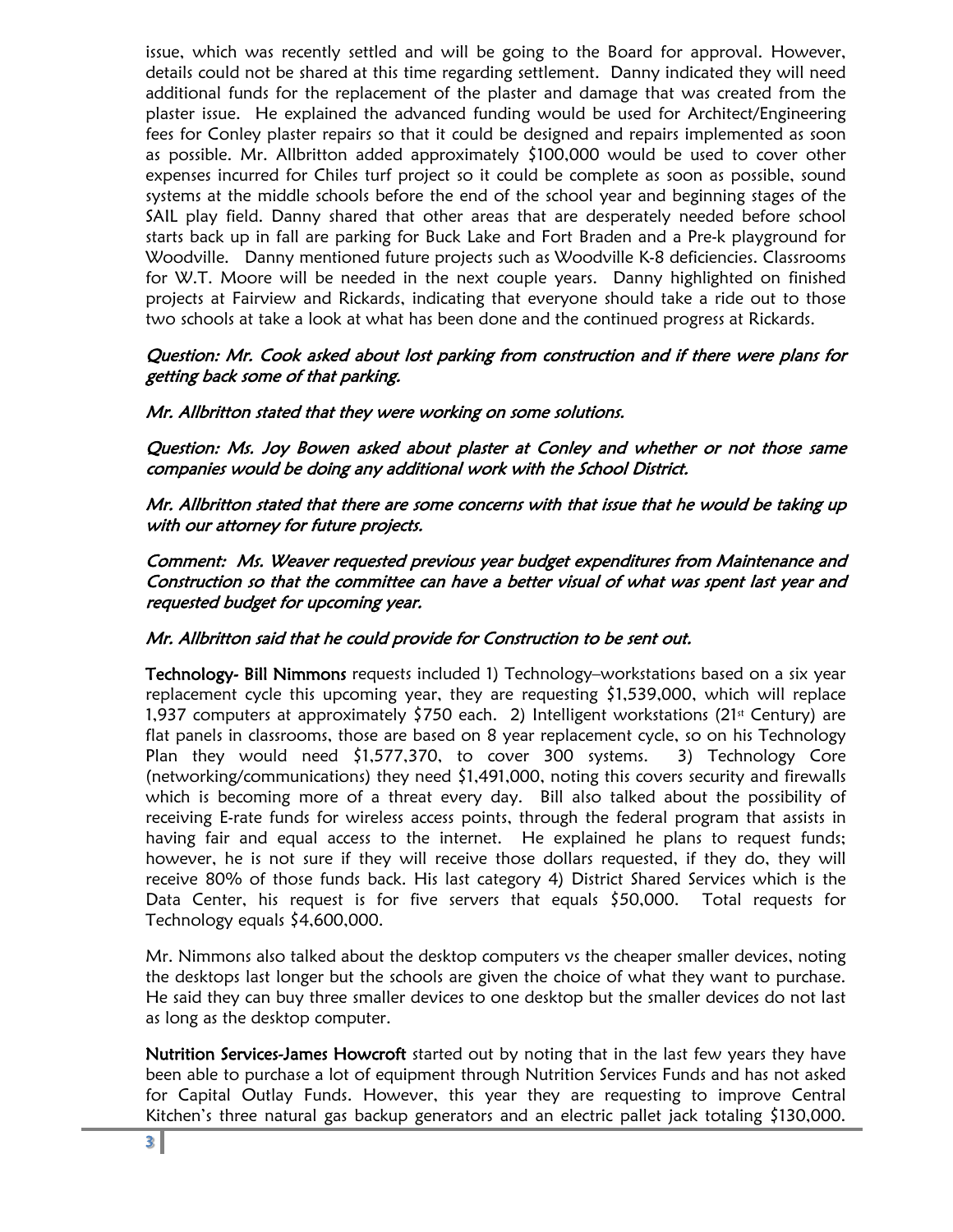For year two his request is for a security gate for loading dock area at \$100,000 and \$150,000 for a Mobile Food Truck used in times of emergency and for serving at middle and high schools. Mr. Howcroft noted that there have been discussions regarding the conversion of a school buses into a food truck but they are not sure how that is going to work, so they are requesting enough to be able to purchase. In year three the request is \$750,000 for climate control to maintain proper food storage temperatures and year four is for a refrigerated delivery truck. The last year they will be requesting replacement of the large walk-in ovens for \$150,000 that have been in Central Kitchen for 20-30 years.

Transportation-Martha noted that Mr. Joanos was not available but that on his list there is nothing requested for this year. However, for years 2-5 he is requesting additional buses totaling \$5,994,000 by the end of year five. Martha also mentioned that there were vans purchased this past year for that department that was ratified in December.

Code Enforcement-Rod McQueen stated that in the past his priorities were under #3 legal mandates and were covered through Maintenance or Construction Departments; however, this year they are now a separate cost center and are requesting their own allocation of funds in the amount of \$300,000. He explained this will encompass projects district wide involving Fire System inspections, water and wastewater plant operations, Environmental heath (water testing and indoor air quality) and AHERA reporting (asbestos). He referred to his handout and mention that there was summary of last year's expenditures as well as this coming year's request.

Question: Ms. Bowen inquired about the District's water quality and whether or not the requests meets the needs for prevention and quality.

Mr. McQueen stated that they are complying with testing and making sure they are staying in the guidelines of lead not being over "ten parts per billion". Rod also stated that information is on their water quality web page and is current with all testing information and results.

Property Management/Warehouse- Martha Chauncey noted that Mr. Moore had sent in a request for a new box truck for delivery & pick up of supplies & county mail at a cost of \$54,698.

Safety & Security-Buddy Tricquet stated the entire world changed for our district on February 14, 2018, because of the tragedy shooting in Parkland, Florida. The focus of the State changed dramatically; however, for the past 10-12 years since the Safety & Security Department started they have been very progressive to make sure the District is staying above the curve. Buddy stated an area of concern is the cost of material pricing noting that since Hurricane Michael the costs of construction has skyrocketed. He said everything they have budgeted previously has gone up, in some cases from \$900 to \$4,000 within a two year period.

Mr. Tricquet indicated they have received approximately \$1,100,000 for all K-12 sites and Lively from a grant which is covering approximately 35 projects right now. Those projects include things such as security cameras, limiting entrance access points at schools, and security fencing. Buddy said they have tried to keep costs down and not ask for as much but seeing how the cost of everything has increased so much, they will unfortunately need about \$200,000 district wide to cover the shortage not covered by the grant. These are areas such as the Howell Building, TIS and Administration buildings. He noted an incident that had recently occurred at Howell indicating the need for concern.

Mr. Tricquet also mentioned that they are currently working on another grant to assist with providing generators to all six primary emergency shelter sites that are available to the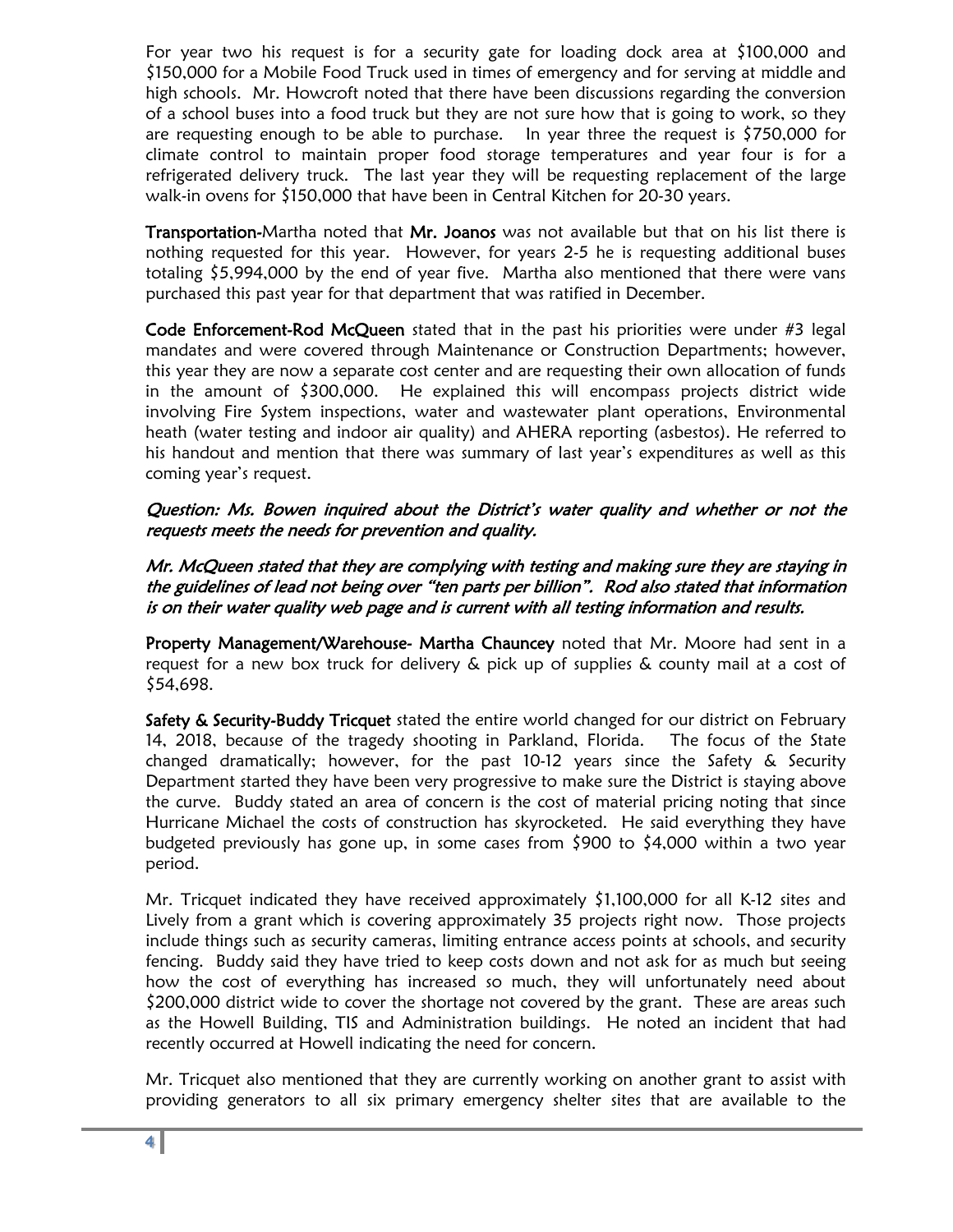community during hurricane season. This will be a benefit to the schools involved as they will provide electricity to the whole school.

# Question: Ms. Bowen asked about some of the comments on the spreadsheets that say, "Safety & Security Review"

Mr. Tricquet and Martha explained that they are reviewed by Safety & Security to make sure of need and whether or not it isn't already on their schedule to be done.

Comment: Ms. Weaver again asked that the departments provide a summary of last year for clarification and visualization.

# Mr. Tricquet agreed.

Athletics-Ricky Bell noted the Capital Outlay Committee has been very good to them in recent years in assisting with turfing two fields, Cox Stadium and Chiles. He said that the Chiles project begins May  $13<sup>th</sup>$  and will take about two months to complete. The goal is to turf all of our High Schools and therefore the request is for \$900,000 each year for the next four years to complete.

### Comment/Question: June Kail said, "haven't we determined that \$900,000 is not enough to cover the cost"?

### Mr. Bell replied, "Well it depends on the site". Cox Stadium was less, each site is different and this amount should cover the cost. We did run into a problem with Chiles because of the pipe clay but we are hopeful we won't have that issue again.

Furniture, Fixtures and Equipment (FF&E)-Martha Chauncey talked about this category and noted that in 2008 and prior this category was funded by about \$250,000 a year. When the recession hit, this was the first area that was cut of the budget. The Superintendent would like to start funding this area again and so for the first year he wants to allocate \$1,000,000 to try and catch back up from previous years lost. After this year it will go back down to \$500,000, per year to get it back on track. She stated there are current discussions on how to distribute these funds to the schools.

### There was a discussion about this category and Mr. Cox and Ms. Bowen noted it is desperately needed.

**Title IX- Kathleen Rogers** noted that typically most requests were covered under Construction and Maintenance areas so there were no requests at this time.

Ms. Chauncey reviewed the grand totals by departments noting the *Grand Totals* equal \$33,457,068 and the *Net Revenue* available is \$22,368,583. She stated that the needs typically are more than the budget and therefore the need for Committee input.

Next Martha reviewed the 2019-20 Capital Outlay School Request spreadsheet noting that she has reviewed with all Departments. She asked the Committee to review on their own mentioning that the black type was from last year's requests, red was for new requests, blue highlight meant it was complete or moved by Principal and green highlight meant it was in progress. Once items were reviewed and budgeted the outcome will then be sent back to school to notify them of status.

Comment: Mr. Inserra stated that being a previous principal with LCS and working for DOE he saw other Districts that were not in as good of condition as this District. He said he feels like LCS is doing a good job at keeping up with things and staying on the right track.